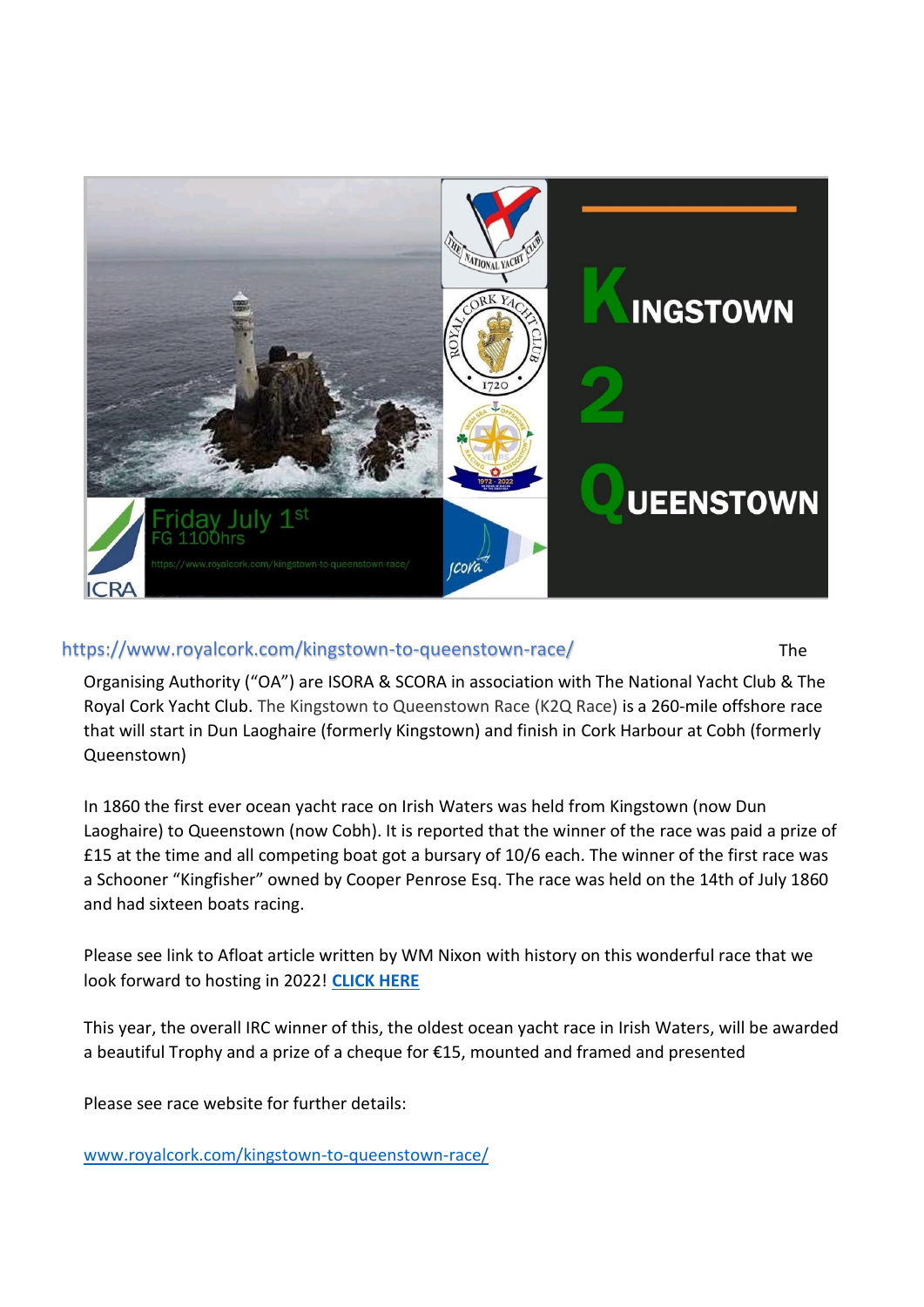# **Friday 1st July 2022**

# **NOTICE OF RACE**

# **1. RULES AND REGULATIONS**

# **1.1 Racing Rules of Sailing**

The race will be governed by the rules as defined in the Racing Rules of Sailing (RRS). The prescriptions of Irish Sailing will apply, the IRC Rating Rule 2022, the rules of SCORA, the rules of ECHO, the Sailing Instructions ("SIs") of this race and any amendments thereto. In the event of a conflict, the Sailing Instructions shall prevail.

# **1.2 Offshore Special Regulations**

The World Sailing Offshore Special Regulations (OSR), Monohulls Cat 3 with Category 2 Life Raft and any Amendments thereto will apply. Where Offshore Special Regulations cannot be met, the OA may accept an alternative. Each yacht is also required to have on-board a Category 2 life raft of sufficient size to cater for the total number of crew on-board and hold a valid in-date service certificate for the raft. Where Offshore Special Regulations cannot be met, the OA may accept an alternative. Please note amendments to the regulations that are effective from 1st January 2022 (for example rules 3.02.2, 3.02.3 and 3.02.4 which relate to the requirement for an out of the water structural inspection).

# **1.3 IRPCAS**

Between local sunset and sunrise, the rules of RRS Part 2 shall cease to be applicable and shall be replaced IRPCAS (International Regulations for Preventing Collisions at Sea). Between the times of local sunrise and sunset, a boat shall take a scoring penalty as detailed in the Sailing Instructions.

# **1.4 Advertising**

Boats may be required to display advertising chosen and supplied by the OA.

# 2. **ELIGIBILITY**

# 2.1 **Boat & Crew**

The race is open to seaworthy boats which comply with the Rules and Regulations described in this Notice of Race and which are manned by an adequate number of experienced crew who are physically fit to face bad weather and which: -

- i) are of monohull construction with a minimum length overall of 30ft;
- ii) have a valid 2022 IRC Rating certificate issued no later than 1700hrs on Wednesday 29<sup>th</sup> June 2022;
- iii) have a minimum SSS Numeral of 15 or STIX of 23;
- iv) comply with the requirements of the World Sailing Offshore Special Regulations (OSR) 2022-2023 for

races of OSR Category 3 Monohulls with a Category 2 life raft and AIS Transponder;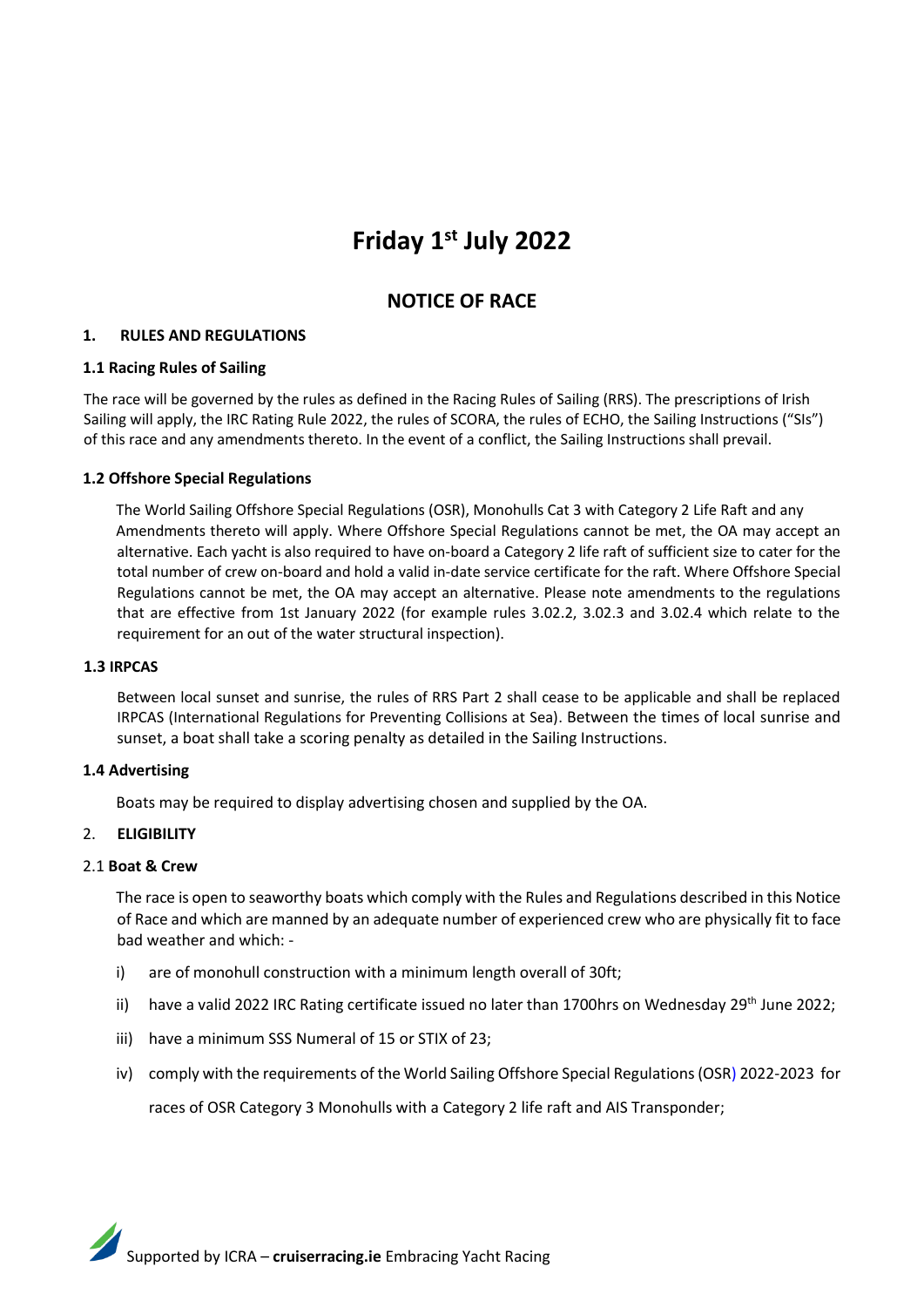# **2.2 Race Sub Divisions**

There will be IRC/ECHO Racing & IRC/ECHO Double Handed within the Race. All boats will be scored in IRC/ECHO overall and their IRC/ECHO sub-divisions. For non-Irish boats, ECHO Ratings will be assigned by the QA.

There will be racing for three classes – IRC Class Zero, Class 1 and Class 2 in the series. IRC/ECHO Splits will be provided in advance of the race.

#### **2.3 Minimum Crew numbers**

The minimum crew on any boat shall be three apart from boats entered in the Double-Handed Class.

#### **2.5 Number of crew and Weight**

Crew numbers shall be limited to the maximum capacity of the liferaft carried on the boat but shall not exceed the crew number on the IRC Certificate.

#### **2.6 Automatic Steering – Double Handed**

Automatic or wind-vane steering is permitted (changes RRS 52) in all classes.

#### **2.7 Double Handed**

Double Handed Entries must satisfy the OA that they have suitable and adequate experience and that their boat is appropriately organised for two-handed sailing.

#### **2.8 Rating Deadline**

Entrants shall email a copy of the boat's 2022 IRC certificate to **[daragh.connolly@gmail.com](mailto:daragh.connolly@gmail.com)**. Changes to Ratings and Class certificates will only be accepted after the Rating Deadline (1700hrs on Wednesday 29<sup>th</sup> June 2022) in exceptional circumstances at the discretion of the OA.

# **3. OSR COMPLIANCE**

Under RRS 3 the responsibility for a boat's decision to participate in a race or continue racing is hers alone. The safety of a boat and her crew is the sole and inescapable responsibility of the Person in Charge who shall do their best to ensure that the boat is fully found, thoroughly seaworthy and manned by an experienced and appropriately trained crew who are physically fit to face bad weather. The person in charge shall also assign a person to take over their responsibilities in the event of their incapacitation. 1.02.2 Neither the establishment of the Offshore Sailing Regulations (OSR), nor their use by Organising Authorities, nor the inspection of a boat under the OSR, in any way limits or reduces the complete and unlimited responsibility of the Person in Charge. Responsibility for compliance rests with the Person in Charge. However, the QA will endeavour to help Competitors to understand the OSR and reserves the right to conduct an OSR inspection on any boat at any time. The entrant shall complete an OSR Category 3 Checklist [\(CLICK HERE\)](http://www.rorc.org/content/images/racing/OSR_Checklist_2020.pdf?msclkid=16c068e0cfcb11ec84546c97cc769953) and declaration stating that the boat complies with the World Sailing Special Offshore Regulations and return to daragh.connolly@gmail.com by Wednesday 29<sup>th</sup> June 2021 1700hrs.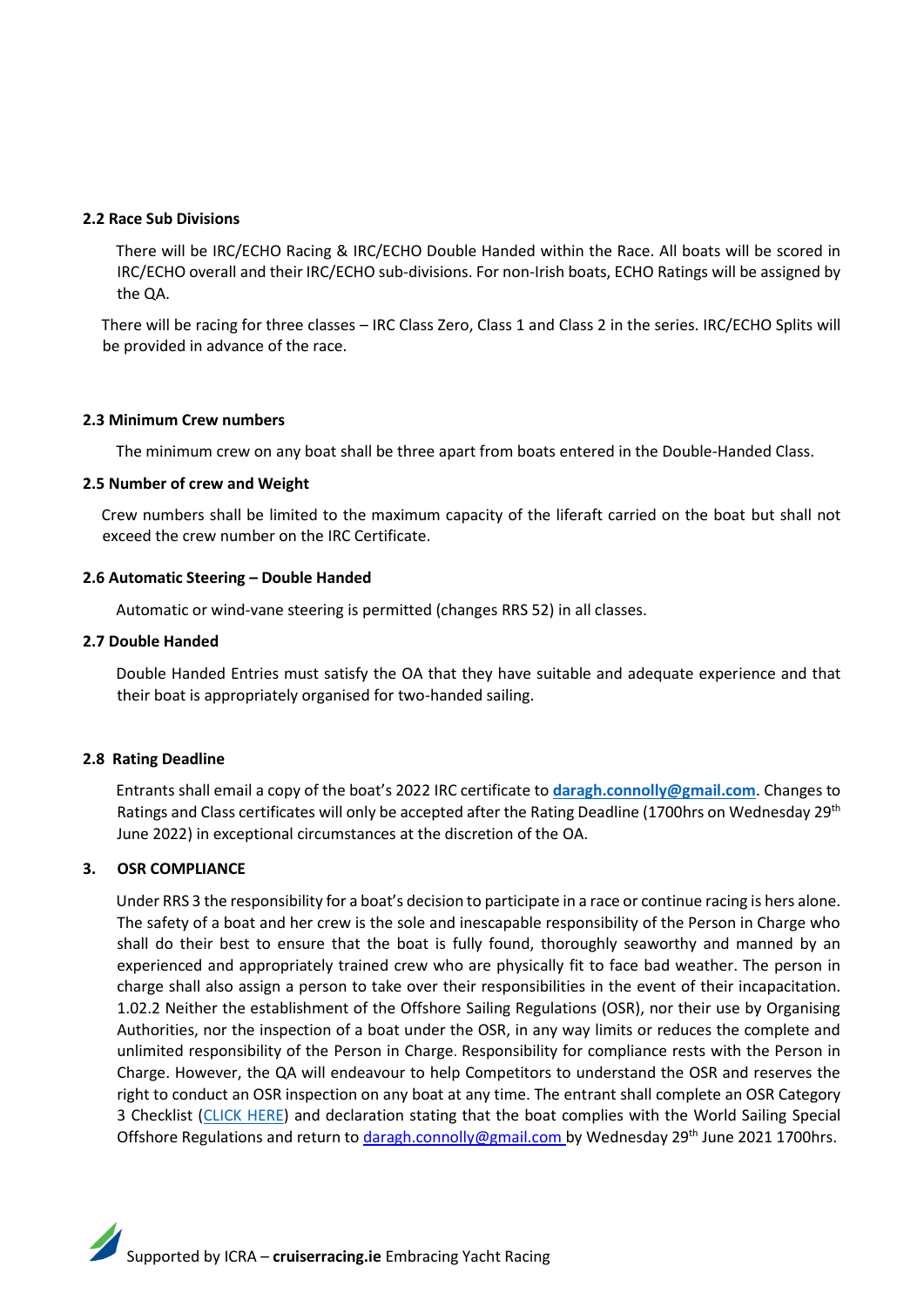# **4. ENTRY and FEES**

#### **4.1 Entry Limit**

The total number of entries in the Race is restricted to 50 boats. The OA may increase this at its sole discretion.

#### **4.2 Entry Fee**

Entries & payment of eligible boats shall be made online through [https://www.royalcork.com/kingstown](https://www.royalcork.com/kingstown-to-queenstown-race/)[to-queenstown-race/](https://www.royalcork.com/kingstown-to-queenstown-race/)

[Entry Form Click Here](https://www.royalcork.com/kingstown-to-queenstown-entry-form/) paying the entry fee of €150.

#### **4.3 Late Entry**

Entries after the Closing Date and at least 48 hours before the start may be accepted on payment of an additional sum of half the standard entry fee.

#### **4.4 Entry Cancellation**

Cancellations by competitors before the 15<sup>th</sup> June 2022 will be eligible for a full refund of the race entry fee. Cancellations after 15<sup>th</sup> June 2022 will be eligible for a refund of 50% of the standard race entry fee.

# **4.5 COVID-19 – Cancellation**

After entry applications are opened and until the start of the event the OA will monitor the novel coronavirus (COVID-19) pandemic or other potential disruptions to the event and, having regard for the health and safety of all participants as well as any government mandated conditions on gatherings that affect participation in or conduct of the Race, may at its sole discretion cancel the Race, reject or cancel entries at its absolute discretion, limit the number of entries or restrict the entries from a region. In this event, the OA may use the date order of receipt of entry to determine the cancelled entries if limiting the number of entries. The OA may make any other decision deemed necessary in the circumstances.

The entry fee will be refunded in full should the OA cancel or reject an entry.

#### **4.6 Crew List**

The Person in Charge will be required to file a crew list and emergency shore contact detail[s Click Here to](https://www.royalcork.com/kingstown-to-queenstown-crew-list/)  [complete](https://www.royalcork.com/kingstown-to-queenstown-crew-list/) form . A boat shall not sail with a crew member whose personal details and emergency contact details are returned online.

**5. SCHEDULE**

Friday 1<sup>st</sup> July **1988** CONSERVING COMPOSED PRIMATION CONTROL OF A USE OF A SET OF A USE OF A SET OF A SET OF A SET OF A SET OF A SET OF A SET OF A SET OF A SET OF A SET OF A SET OF A SET OF A SET OF A SET OF A SET OF A S

Thursday 30<sup>th</sup> June 1900-2100 Registration – The National Yacht Club 1100 Race Warning Signal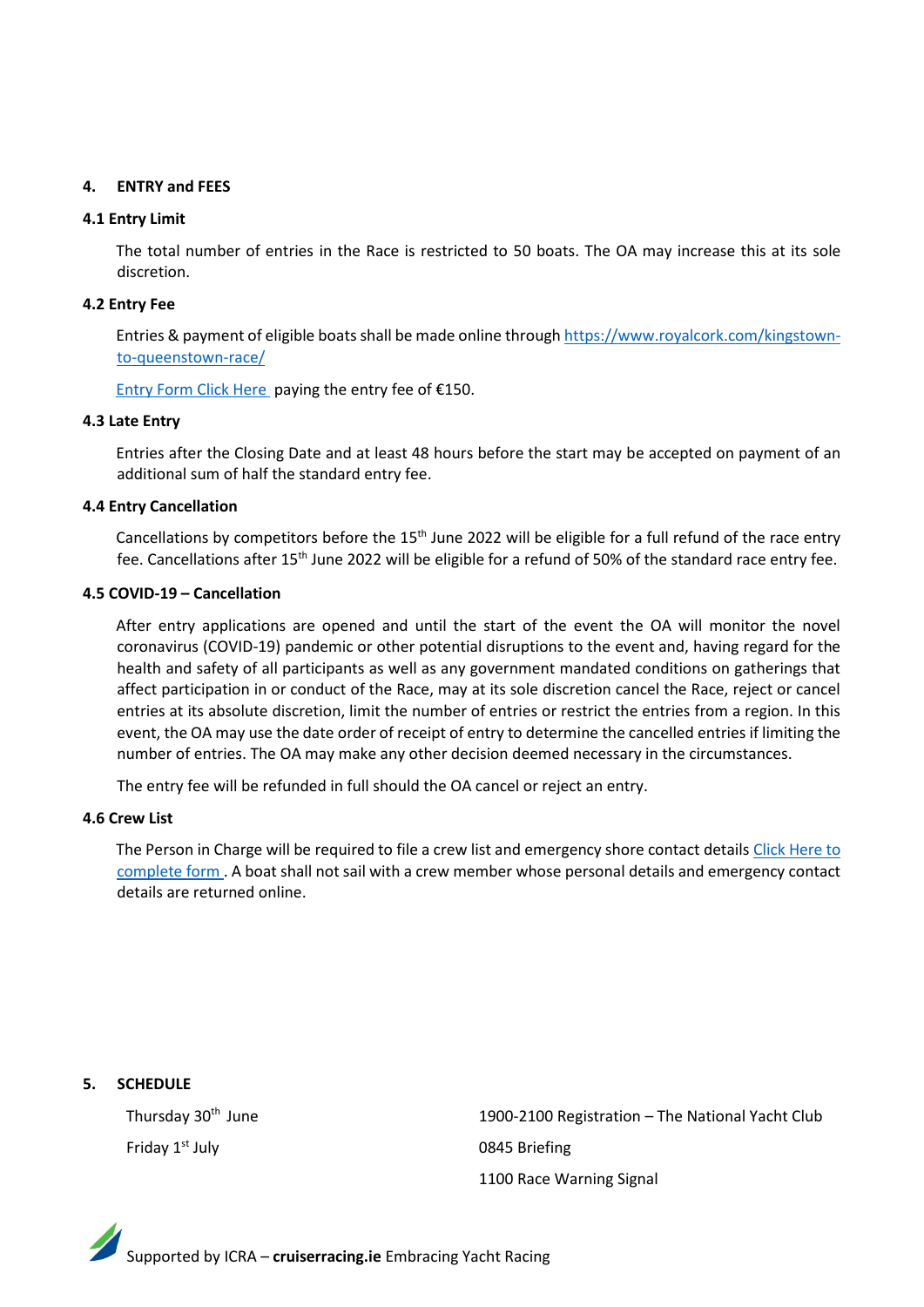Sunday 3rd July

# **6. SAILING INSTRUCTIONS**

Sailing Instructions will be available on the Event website **(Click Here)** by 20.06.22

# **7. THE COURSE**

The course shall be from the start in the vicinity of Dun Laoghaire (Kingstown) Harbour and will pass the Muglin, Tusker lighthouses , Conningbeg buoy and The Fastnet lighthouse to Starboard before returning to Cork Harbour and passing the Cork Buoy to Port, finishing between Navigation Mark No 20 and Cobh flagstaff (flagpole) (51º 51.066'N 8º 17.687'W) Queenstown

Please complete Declaration form on finishing [Click Here](https://www.royalcork.com/wp-content/uploads/2022/05/Declaration-form.pdf) and provide the same to the QA on arrival.

# **8. TAKING A PENALTY (RRS 44)**

The penalty for breaking a rule of RRS Part 2 shall be a Two Turns Penalty as permitted and described in RRS 44.2. When the right-of- way rules of IRPCAS apply (between the hours of local sunset and local sunrise), the penalty for a breach shall be a scoring penalty in accordance with RRS 44.3. Penalties shall be 10 minutes added to a boats corrected time. A scoring penalty shall be declared on the boats Declaration Form. This adds to RRS 44.3.

# **9. COMMUNICATION, TRACKERS, AIS**

Boats shall carry a YB Tracker Unit supplied by the organising authority for the duration of the race. The provision of the tracker is included in the entry fee. Competitors are responsible for any damage or loss of the YB tracker. The replacement cost is €500. Further details will be provided on the event website in due course

Boats shall carry an AIS Transponder. Competitors shall ensure that the racing name of the boat is transmitted rather than just the MMSI number. Competitors must ensure that their AIS Transponder is switched on at all times during the race i.e. transmitting and receiving. Problems that arise with the AIS that prevents it transmitting or receiving must be declared as part of the Race Declaration.

# **10. RRS 41 – OUTSIDE HELP** Rule

41(c) is replaced by:-

"A boat shall not receive help from any outside source, except (c) help in the form of information which is freely available to all boats, which shall include navigational, weather, tide or current information from any source which is available to all boats whether or not by payment of a fee or subscription, but shall not include any information gathered or the subject of interpretation by, or any advice received from, any source not on board the boat and which is specific to the boat and her situation."

By way of example and interpretation: downloading charts, weather and/or tidal GRIB files from subscription services, or having such information passed to the boat in its pure form, is permitted but receiving messages or information which is the result of interpretation as it applies to the boat is not permitted.

# **11. PRIZES**

Prizes will be awarded as follows:-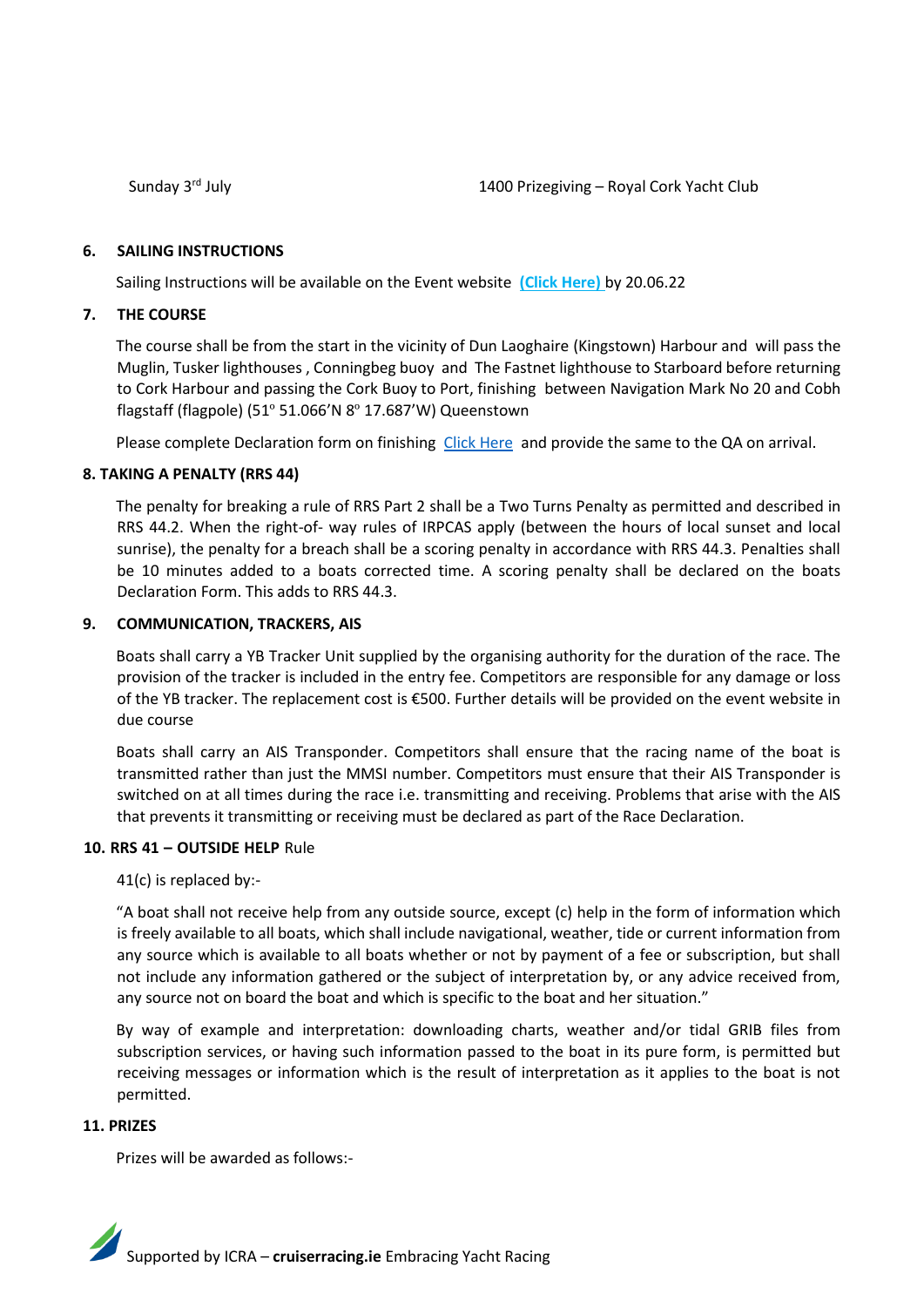- Line Honours
- IRC Overall Winner K2Q Trophy Winner
- 1st, 2nd & 3rd in IRC/ECHO Overall, Class 0, 1 & 2.
- 1st, 2nd & 3rd IRC/ECHO Double handed

The QA will operate a One Boat, One Prize System .

# **12. SAFETY AND LIFE SAVING EQUIPMENT**

Competitors' attention is drawn to RRS 1.2 life-saving equipment: "Each Competitor is individually responsible for wearing a personal flotation device adequate for the conditions."

However, a combined Lifejacket and Harness shall be worn when on deck:

- o Between the hours of sunset and sunrise
- o When alone on deck
- o When reefed
- o When the true wind speed is 25 knots or above
- o When the visibility is less than 1 nautical mile

**See also [Special Regulation 5.02](https://www.sailing.org/tools/documents/WSOffshoreSpecialRegulations20222023v2-%5b27823%5d.pdf)**. 2022-2023

# **13. DISCLAIMER OF LIABILITY/RISK STATEMENT**

Competitors participate in the regatta entirely at their own risk. See RRS 4, Decision to Race. The organizing authority will not accept any liability for material damage or personal injury or death sustained in conjunction with or prior to, during, or after the race.

Yacht racing can be dangerous. The attention of Persons in Charge is drawn to RRS Fundamental Rule 4: "The responsibility for a boat's decision to participate in a race or to continue racing is hers alone" and to Special Regulation 1.02.1 which begins: "The safety of a yacht and her crew is the sole and inescapable responsibility of the Person in Charge…."

Sailing is by its nature an unpredictable sport and therefore inherently involves an element of risk. By taking part in the race, each competitor agrees and acknowledges that:

- a) they are aware of the inherent element of risk involved in the sport and accept responsibility for the exposure of themselves, their crew and their boat to such inherent risk whilst taking part in the event;
- b) they are responsible for the safety of themselves, their crew, their boat and their other property, whether afloat or ashore;
- c) they accept responsibility for any injury, damage or loss to the extent caused by their own actions or omission;
- d) their boat is in good order, equipped to sail in the event and they are fit to participate;
- e) the provision of a race management team and other officials and volunteers by the event organiser does not relieve them of their own responsibilities;
- f) they are responsible for ensuring that their boat is equipped and seaworthy so as to face extremes of weather; that there is a crew sufficient in number, experience and fitness to withstand such weather; and that the safety equipment is properly maintained, stowed, in date and familiar to the crew